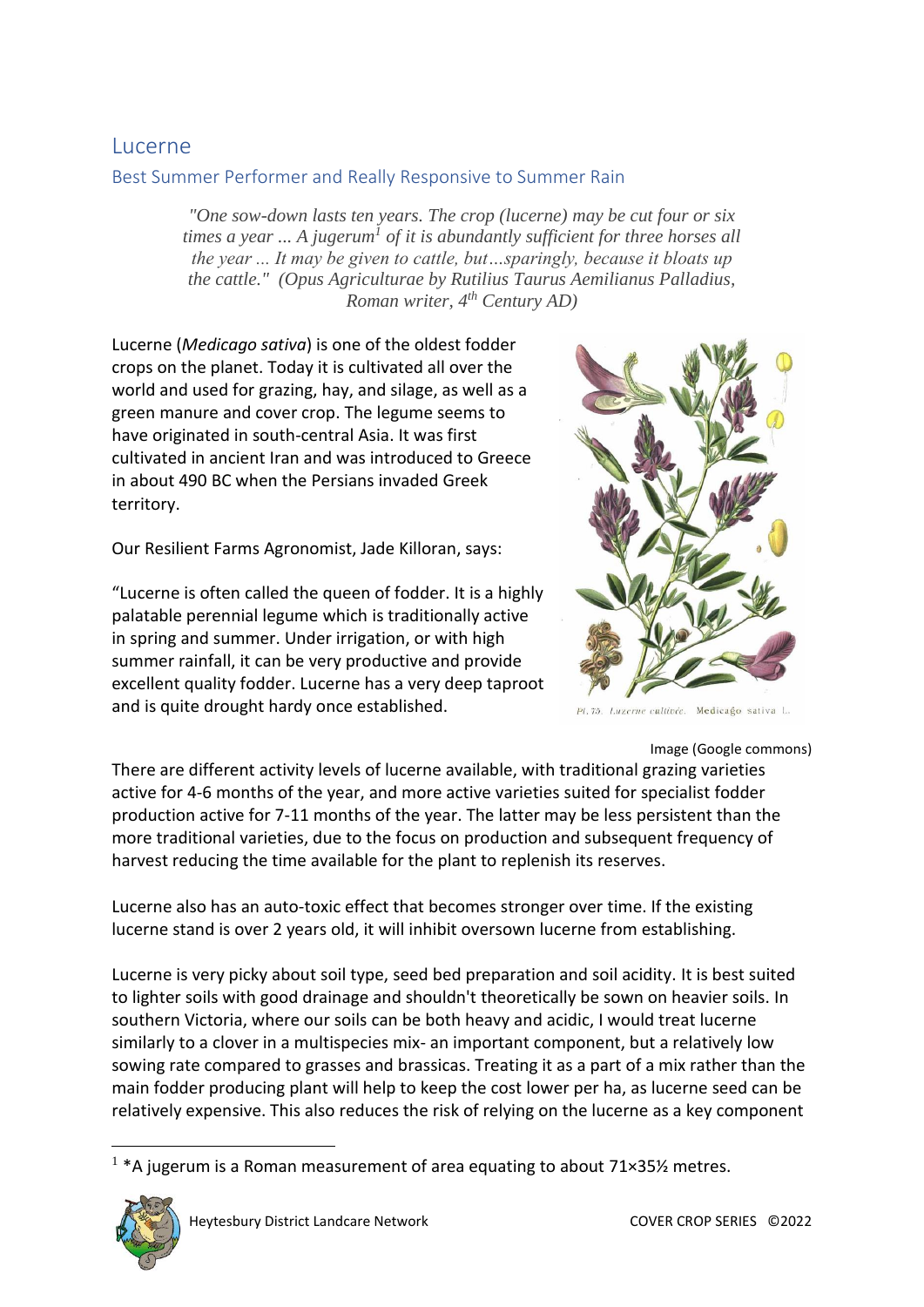if the soil conditions in the paddock aren't conducive to its long term (+2 years) survival. If lucerne is sown at approximately 3 kg/ha in a mix, it may provide valuable summer grazing and N fixation to supplement autumn/winter active clover."

## What's in a name?

*Medicago sativa* goes by the common name of lucerne in Australia, New Zealand, South Africa and the UK, but in America it is called alfalfa. In answer to last week's teaser, I have searched high and low, but there seems to be no connection between this plant and the Swiss city of Lucerne.

## Vital statistics (From DPI, WA website)

**Dry matter yield** - A rain-fed lucerne pasture produces between 4-8 tonnes (t) of dry matter per hectare per year (DM/ha/yr)

**Rain requirements** - Lucerne has the ability to respond quickly to significant summer rainfall (>10 millimetres) but requires 20-25 millimetres (mm) to produce substantial growth. Once established, lucerne has good drought tolerance and is well suited to irregular rainfall patterns, but it will appear to go dormant during extended dry periods. It grows in areas receiving as little as 325mm annual rainfall but also provides good summer production in areas up to 700mm rainfall.

**Nutrition** - Lucerne is high energy fodder with digestibility of 65-72%, metabolisable energy of 8-11 megajoules per kilogram (MJ/kg) DM and high protein (12-24%). The quality of feed remains relatively constant throughout the year while it is active. Lucerne is also a source of calcium, magnesium, phosphorus and vitamins A and D.

**Nitrogen** - Lucerne fixes between 10 and 20kg/ha of nitrogen for every tonne of dry matter produced, increasing soil nitrogen levels for subsequent crops.

**Weeds** - Once established, it can help manage herbicide resistant weeds with its competitiveness and tolerance of some broad-spectrum herbicides.



Lucerne bales (Google commons)

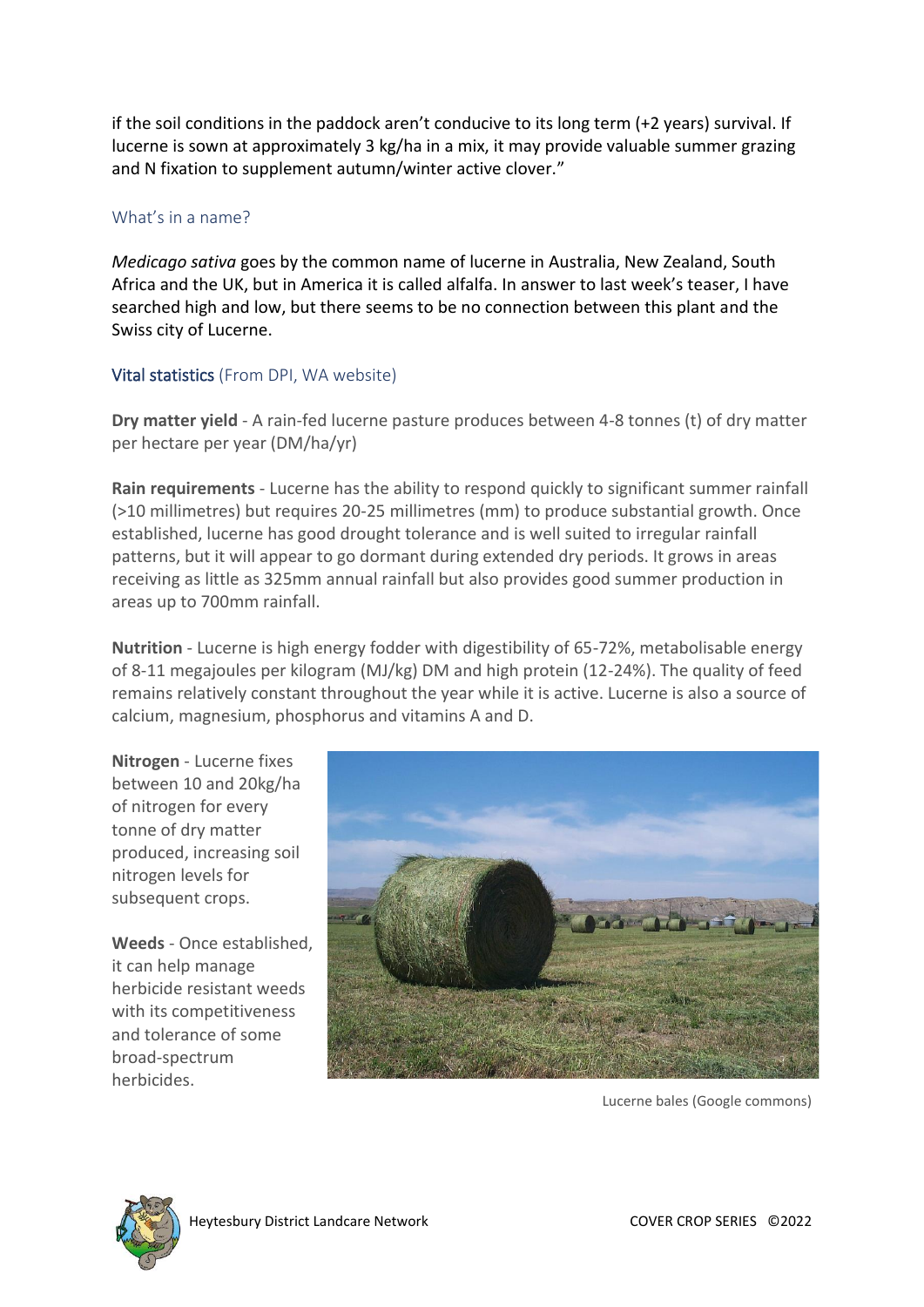## Close Cousin of Clover

Lucerne not only resembles its cousin clover, especially when young, but shares many of its advantages and disadvantages. Lucerne, red clover and arrowleaf clover all grow well through spring and summer and respond rapidly to summer rain. Like clover, it is a known source of phytoestrogens, including spinasterol, coumestrol, and coumestan, which can reduce fertility in grazing stock.

According to Wikipedia: "Coumestrol levels in alfalfa have been shown to be elevated by fungal infection, but not significantly under drought stress or aphid infestation. Grazing management can be utilised to mitigate the effects of coumestrol on ewe reproductive performance, with full recovery after removal from alfalfa. Coumestrol levels in unirrigated crops can be predicted practically using weather variables."

Lucerne fixes nitrogen at a similar rate to red clover and is more drought tolerant. Although lucerne has more protein than red clover, polyphenol oxidase, an enzyme that enables animals to use the protein more efficiently, is absent (unlike in red clover).

#### Insect Nursery

Like some clover, lucerne is considered an insectary plant, a place where beneficial insects are reared. Thus, its presence can be helpful to other crops, such as cotton. If the two are interplanted, the predatory and parasitic insects protect the other crop.

Not all insects raised on lucerne are helpful of course. The spotted alfalfa aphid (*Therioaphis trifolii*), which arrived in Australia in 1977, not only sucks sap but injects salivary toxins into the leaves, ultimately killing the plant. Spotted alfalfa aphids also transmit some important plant viruses. However, the aphid is only active in autumn and although widespread is considered a "minor pest of lucerne and clover pastures" by research company, Cesar Australia.



Spotted alfalfa aphid (Google commons)

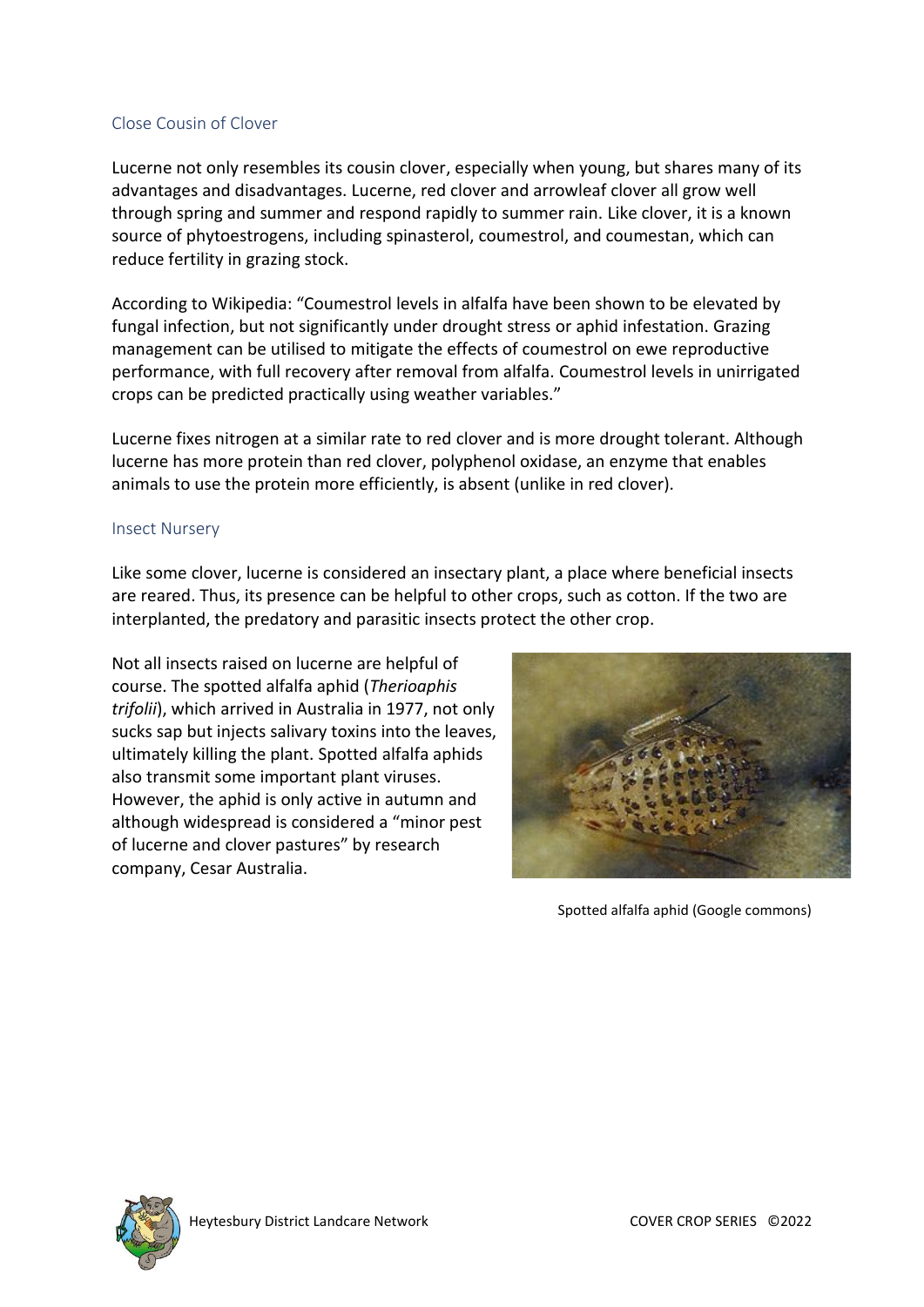#### Bees bypass bonk on the Bonce

Lucerne seed production requires pollinators. **European honey bees** (*Apis mellifera*) are most commonly used but are only effective when young. When a bee settles on a lucerne flower to feed on its nectar, the pollen-carrying keel of the flower strikes the bee on the head. This design is to maximise the uptake of pollen by the bee, but these bees do not like being hit on the head repeatedly. They learn to avoid the strike by drawing nectar from the



side of the flower, so no pollen is brushed off on them. Therefore, young bees that have not yet learned the trick of robbing the flower without tripping the headknocking keel must be used. Today, the alfalfa leafcutter bee (*Megachile rotundata*) is increasingly used to circumvent these problems.

European honeybee on lucerne flower (Google commons)

### Where does lucerne seed come from?

During the early 2000s, lucerne was the most cultivated forage legume in the world. Worldwide production was around 436 million tons in 2006. In 2009, lucerne was grown on approximately 30 million hectares (74 million acres) worldwide. Of this North America produced 41% (11.9 million hectares; 29 million acres), Europe produced 25% (7.12 million hectares; 17.6 million acres), South America produced 23% (7 million hectares; 17 million acres), Asia produced 8% (2.23 million hectares; 5.5 million acres), and Africa and Oceania produced the remainder.

In Australia, 83% of total lucerne seed production occurs around Keith, Naracoorte, Tintinara and Bordertown in South Australia, this area encompassing more than 16,000 hectares of both irrigated and dryland production.